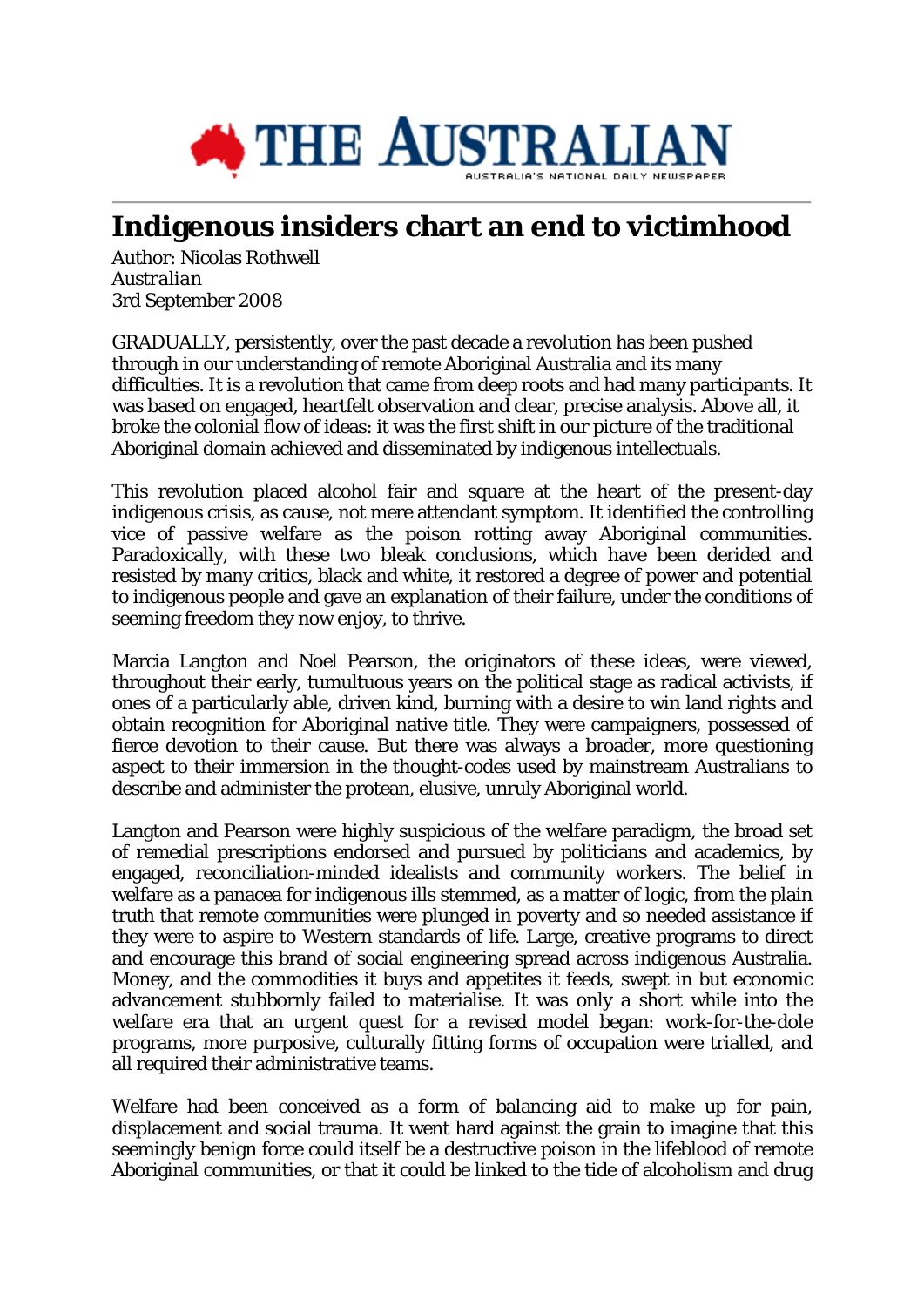abuse that has been swamping the indigenous domain for years. But Langton and Pearson, in their separate ways, found themselves forced to sift the evidence: they made deductions, developed their ideas and then launched a protracted campaign of persuasion. It was one that played out against the wreckage of the traditional Aboriginal world and against a prolonged, carefully preserved discretion among the mainstream intelligentsia about this plight -- a problematic discretion, for if we are unable to describe the circumstances of our Aboriginal fellow citizens with a degree of accuracy and candour, there is scant hope of helping them escape their present difficulties. That pervasive culture of silence has been broken, in significant part through the words of Langton and Pearson, and through their key texts, among the most resonant, accusatory pamphlets and public broadsides of our time.

Step by step, their campaign, which has evolved and taken new forms to suit new circumstances, has succeeded in building a coalition of supporters across conventional party lines, and in creating the climate for r adical change in the management of that strangely designated field, indigenous affairs. They have not only highlighted the appalling conditions in remote communities, they have succeeded in providing a new understanding of the causes of the crisis, and from that diagnosis flows a new set of prescriptions for action. The most obvious signal that this new thinking had hit home came, of course, in an abrupt stroke, just before midday on June 21, 2007, when the then prime minister, John Howard, and his minister for indigenous affairs, Mal Brough, launched their "emergency response": the intervention into remote Aboriginal communities across the Northern Territory.

But even before the intervention, the fresh portrait of the Aboriginal landscape sketched by Langton and Pearson had begun to exert a strong influence on public policy: shared responsibility agreements and regional partnerships were among its early, unripe fruits. The detailed provisions of the Howard intervention are now under review by the Rudd Government: but it is clear the underlying shifts in thinking will remain.

THE deep background to this crusade is illustrative. In its beginnings and its inputs, its spread and slow success, it shines a light on the landscape of ideas in this country, on the field of interracial understanding and on the fraught arena in which Aboriginal and non-Aboriginal Australians play out symbolic roles for each other. It is also a tale of almost intuitive breakthroughs in our comprehension of how disadvantaged societies work -- and it is an intriguing detail that those breakthroughs were made not by the cluster of outside scrutineers, but by figures implicated directly in the realm under threat.

Reconstructing the thought-world of the decades before one's own is always a tricky task, and in Australia, where the achievements of the previous generation are routinely consigned to the flames, it becomes doubly difficult. It was in the 1960s, a time of grand designs, when Aboriginal affairs were rather less central to the nation and less coated in despondency that were sown the seeds of the present social landscape in the bush. The passage of the 1967 referendum, which embraced Aboriginal people as equals under the Constitution, coincided with a period of vast disruption in remote central and northern Australia. The equal wages ruling in the cattle industry in 1965 had the paradoxical result of ending, almost overnight, the large-scale employment of Aboriginal stockmen. Those stockmen, most of them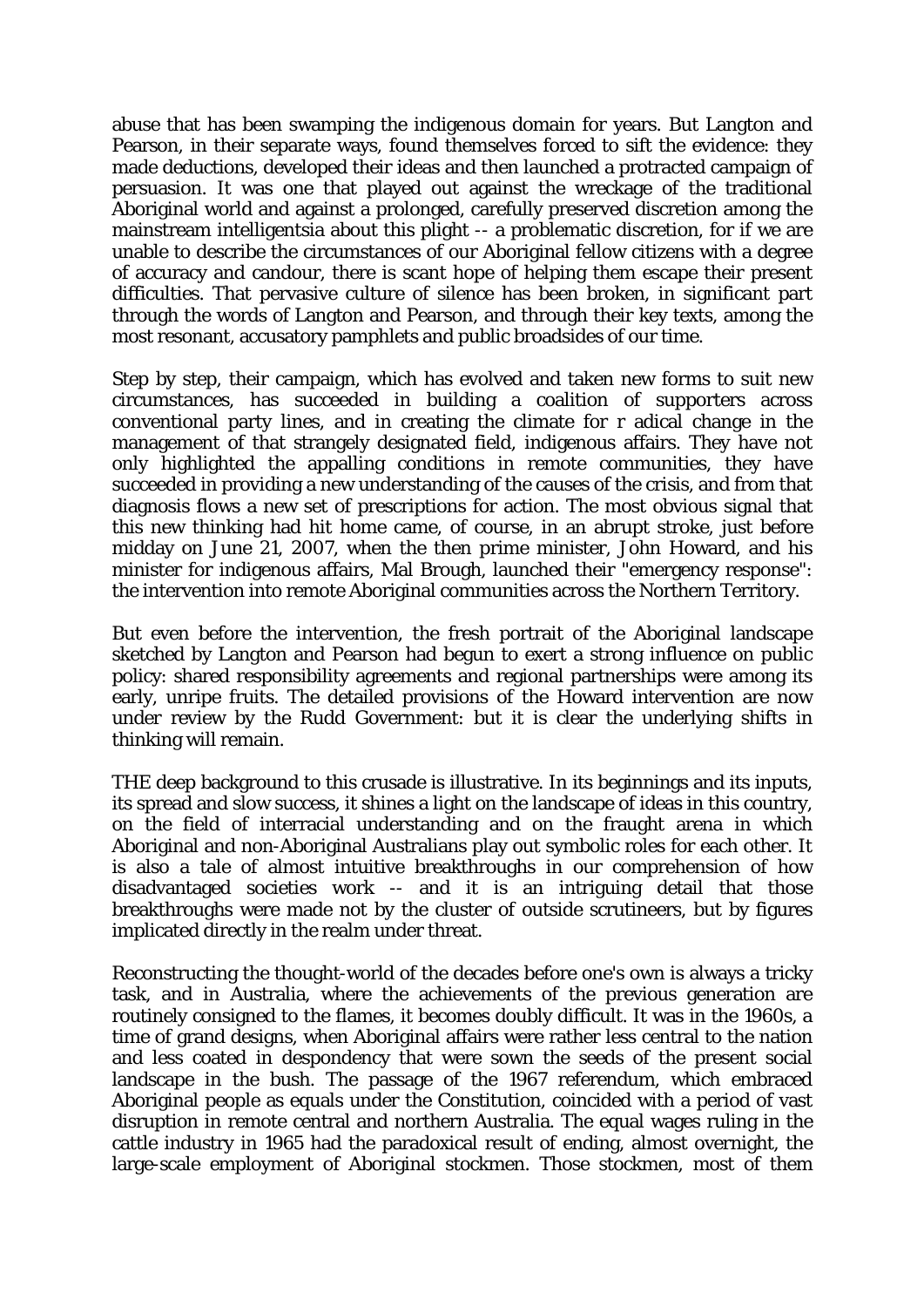skilled, proud men in the prime of their working lives, moved to little settlements and newly established communities with their wives, children and other dependentsdependants: there was no alternative wage-based economy for them to fall back on. Reliance on a system of welfare payments became entrenched. Soon the land rights age dawned in the Northern Territory; many indigenous groups thus found themselves land-rich and job-poor, with fledgling representative councils set above them staffed by politically committed experts and campaigners from urban backgrounds. Much about today's institution-choked Aboriginal landscape stems from those days, when indigenous people became of interest to academe, when Aboriginal protest movements gained a critical mass and the Left took up and identified strongly with their fight. A generation of young, idealistic Australians gave themselves to the Aboriginal movement and many of them have since spent their working lives in the remote world, engaged in a twisting, continually metamorphosing journey of struggle, making up a kind of informal, self-perpetuating civil service cadre dedicated to the cause of Aboriginality. Several competing templates for conceiving the indigenous future were circulating in those foundation years. The dominant minister with responsibility for Aboriginal affairs in the '60s conservative government, W.C. Wentworth, much admired the economic ideas of Peter Bauer, an expert on development aid projects in West Africa. Bauer had made the terrifying discovery that foreign aid, in the post-colonial context, tended to breed corruption and dictatorial politics, and that intentions, in the field of development, were no guarantee of results. This led him to a broad and principled scepticism about welfare: he went on to become one of Margaret Thatcher's intellectual gurus.

By contrast, Labor politicians were receptive to the ideas of another economist, H.C. "Nugget" Coombs, whose guidance in the Whitlam era helped determine the landrights regime in the north. Coombs believed that communal tenure was essential for the preservation of Aboriginal life-ways -- and who knows, perhaps his core instinct was right and it was only through this land-based retention of group identity that the tides of modern assimilation have been resisted. It is certainly a policy that has formed the landscape, and collective title remains at the heart of remote indigenous society today.

In her days as a young researcher, Marcia Langton was much influenced by Coombs, as she was by two other prominent mid-century Australian intellectuals: anthropologist W.E.H. Stanner and archeologist John Mulvaney. These figures had a strong sense of their duty as thinkers articulating ideas for the broad public and there was a pronounced moral component to their engagement with the world of policy and debate. By the late '80s, Langton, for all her fervent activism, had absorbed a wide range of idea streams from different traditions and perspectives regarding her people and their place in Australian life. She had worked for the Central Land Council as a land claims anthropologist and she knew the structures of government bureaucracy. Above all, she knew the grassroots: she had been raised in south-central Queensland, in the wide, haunting brigalow country, which still brings thoughts about the vanished Aboriginal past to mind.

Langton took a post with one of the endless succession of landmark inquiry commissions that seem to measure out the record of our progress in indigenous affairs. This was the 1989 royal commission into Aboriginal deaths in custody, headed by Elliott Johnston, QC. Its report did much to convey to the broader nation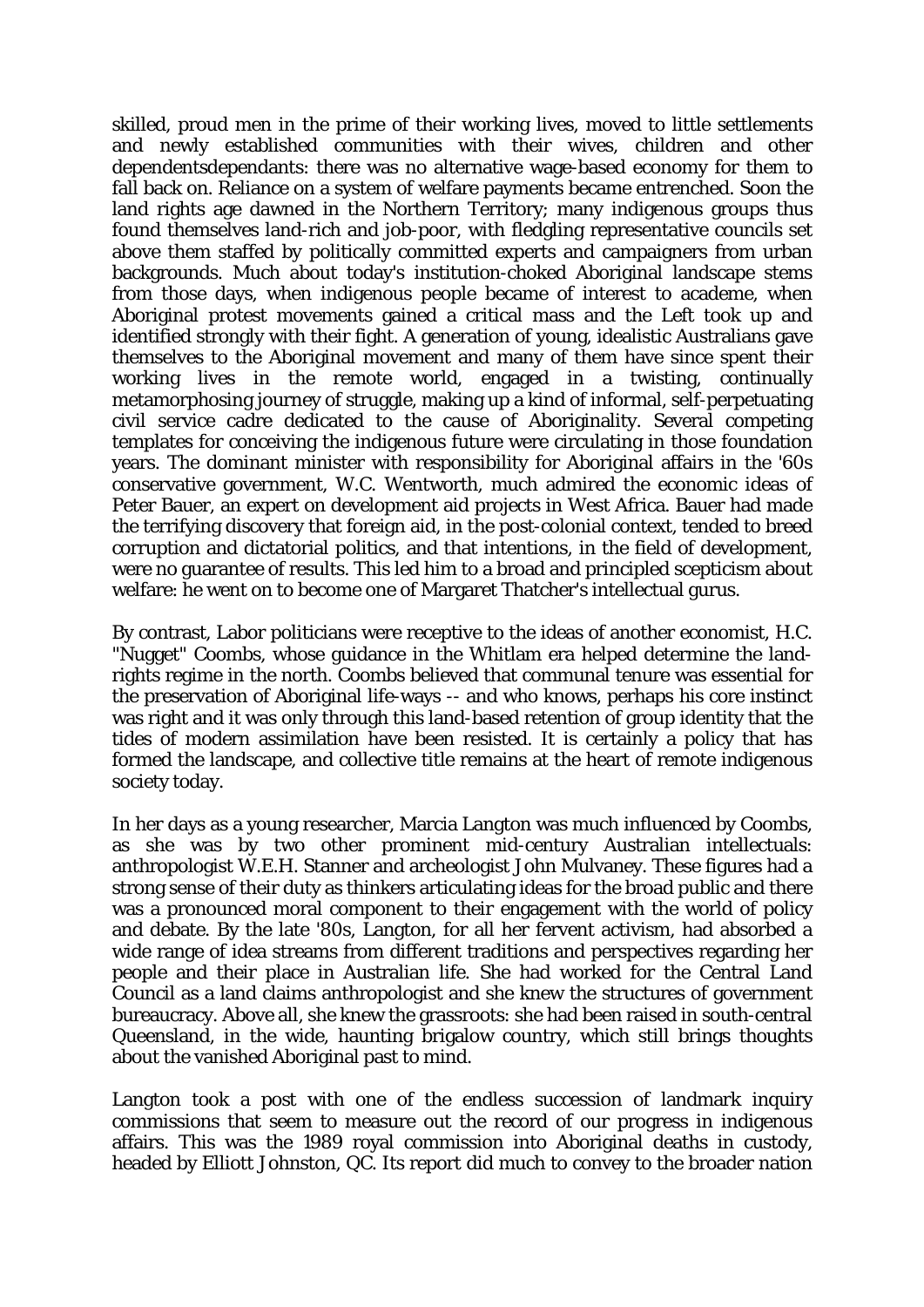the depth of the grief and chaos hanging over the remote reaches of the continent. Langton and her assistants in the grandly named Northern Territory Aboriginal Issues Unit wrote a special annex for the commission: it appeared as Appendix D(I): "Too much sorry business". At its heart were strictures about alcohol. It was written in words of fire that, almost two decades on, ring with the disturbing tone of fulfilled prophecy. In perfect 20-20 vision, it predicted the future of remote Aboriginal Australia. Had the recommendations of that appendix been implemented by the Country Liberal Party government of the Northern Territory at the time, we almost certainly would not be quite where we are today, with a civilisational crisis on our hands so grave the survival of remote Aboriginal society is in doubt.

Langton conceded that the standard factors routinely adduced by Western experts did form part of the picture in leading to custodial deaths: poverty, dispossession, lack of education and so on. She then wrote that "from an Aboriginal perspective and from the Aboriginal experience alcohol plays a primary role in both the reasons for detention and for the subsequent chances of deaths occurring", and she went on to argue that alcohol was, in the indigenous realm, a drug of dependency. It was the alcohol that needed to be controlled, in order to set drinkers free. But this idea ran counter to the universalist claim that everyone had basic rights and should be treated equally, and those rights included the right to drink, a right that had been denied Aboriginal people in the bush for much of the mid-20th century. Langton's argument, which provoked a storm of hostility from health and social-affairs experts, was based on bitter, plentiful remote-community experience: she knew it not just because she had seen it, but because it was affecting her own people. She felt bolstered, too, in her diagnosis by an odd, fluent submission, sent to the inquiry by a senior traditional man from Cape York, who has since died. Langton asked about this submission: it had been written, it turned out, with the help of Noel Pearson from Hope Vale, then a very young trainee lawyer, whom Langton had met, briefly, once. This was the start of a close intellectual alliance, with influences running both ways.

Soon after the release of "Too much sorry business" Langton moved to Cairns, where Pearson was setting up the Cape York Land Council. A certain insight into this meeting of minds that has done so much to reshape Aboriginal policy was given by Langton in a pivotal lecture, delivered for the radical literary journal Overland in autumn 2002. She looked back a decade, and more; she sketched her impressions of the young Pearson; she gave a rather memorable cameo of her subject listening to hard-core black rap in his student quarters at the University of Sydney, before she moved to her main theme: an excoriation of the Australian Left for its failure to speak out on the true conditions of Aboriginal life and its preference for airy, symbolic issues. This was not a turn to the Right, or anything remotely so crude: Langton remains in many respects a pure Aboriginal rights campaigner, with a strong sense that race and racialised thinking are key features of the Australian landscape. No, she had decided to articulate a distinctly Aboriginal, rather than ideological, set of priorities. She had reached the view that being used, and owned, by the Left as a moral weapon was a kind of trap. She was aware, as only an urban-based bush Aborigine can be, of the way indigenous causes serve the psychological needs of the progressive class. (This was very much a distinguishing trait of the Howard era, when the cause of reconciliation and the desire for a stolen generations apology became markers of enlightened social outlook.)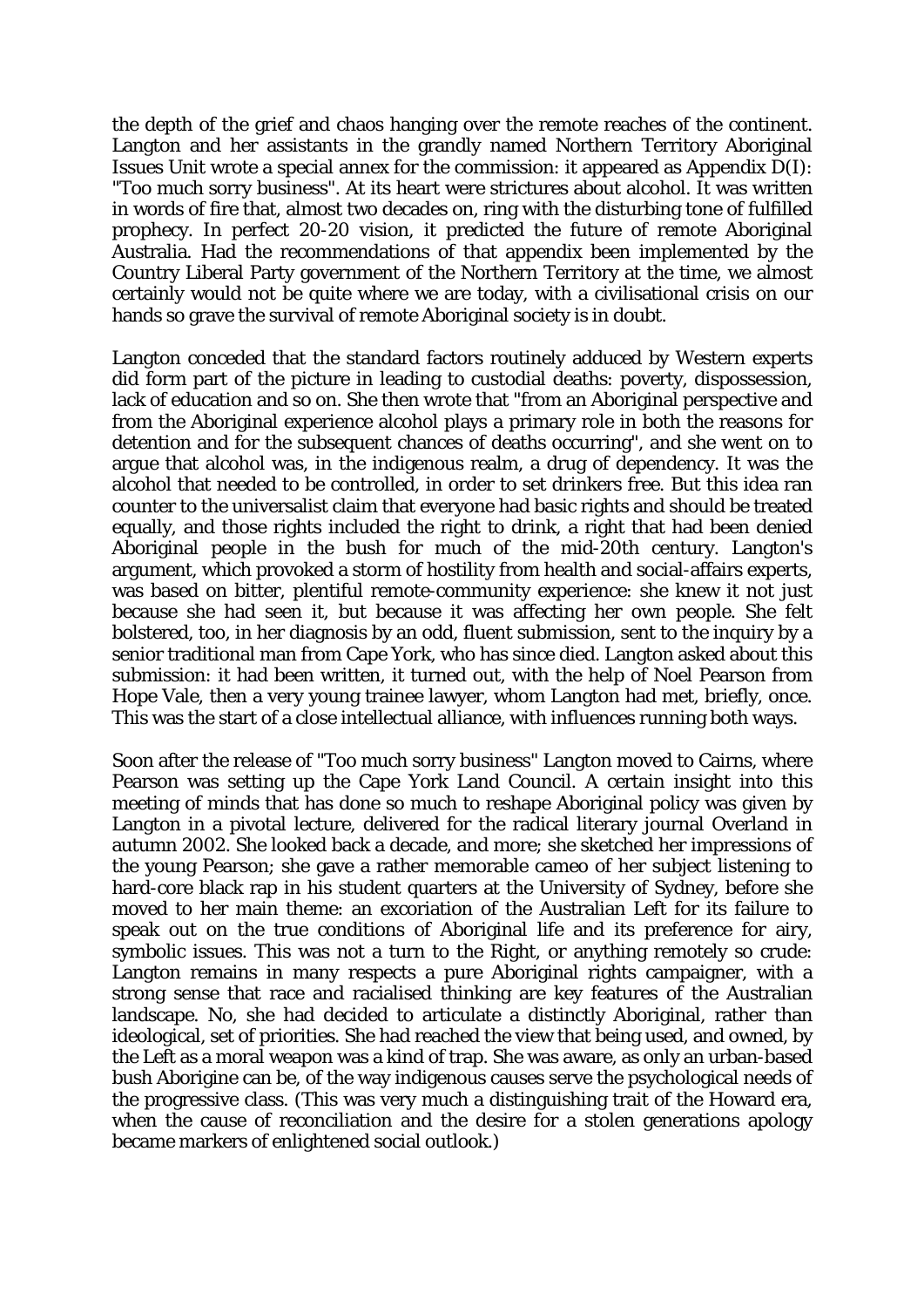At the time of this lecture, Langton had recently accepted a professorial post at the University of Melbourne: it was a period when she was spreading her wings and taking her distance from the bruising, male-dominated world of Aboriginal politics. She also began publishing a series of majestic essays on indigenous art, explored through her particular perspective as an intellectual sunk in the field of aesthetic studies, and as an Aboriginal woman conscious of all the order and tradition that she felt shimmering in her blood. Her style, in those years, underwent an intriguing evolution: it took on a rich, almost Augustan roll and confidence and yet it was bushaccented and brisk, and there was another register lurking inside her words as well, a kind of reverential involvement in the intricacies of desert and Arnhem Land traditions, a tone so grand it seemed to match the sweeps of ceremonial belief it described and conjured up.

These shifts in Langton's life and thought and writing were matched by developments on Cape York: Pearson was moving fast to establish a network of social reform projects. Even as he commanded the national headlines, negotiating with Canberra to determine the new native title regime, on the local scale he was recasting the traditional role of the land council, exploring co-operative schemes with the private sector, attempting to find a new pattern for his people and for the whole region. He had become the master of his own traditional languages, his sense of place was strong. Pearson is a private figure, with a firm conviction of his own worth and a desire to be the author not just of his fate, but of his own image, and so the crucial influences operating on him remain opaque. But the strong Lutheran strain in his background at Hope Vale is clear, as is his fascination with English common law, a coded system he deploys with a fluid grace. He loves the essay form, and the testing and pursuit of logical arguments in written words and, unusually among indigenous intellectuals, he takes all human experience, rather than his own ethnic subset of it, as his legitimate subject and as a model for his work. Thus he is an enthusiast of Indian economist-philosopher Amartya Sen, whose notion of layered identities appeals to him; like another of his overseas heroes, Barack Obama, he knows well how to exploit his position and prominence on the political stage. But above all Pearson deals in pure ideas, he believes in their power, and their power to convince, he lives the life of the mind -- and this makes him, in the context of Aboriginal far north Queensland, one of the loneliest, most self-sustaining intellectuals on the surface of the earth. His remoteness from fad and fashion has its benefits, as well as its costs.

Once he had based himself definitively in his home country, Pearson began reflecting on the drinking culture he saw around him; he ranged widely in his research, but his core insights were personal. He remembered the old Hope Vale, and could see what had happened to it; he knew the Cape's various communities and the bizarre drinking canteen system operated in them with the approval of the Queensland government. They were the grim laboratories in which patterns of alcohol dependency could be watched: theory became clothed in human flesh. Pearson assembled his thoughts: word of his work began to spread.

AT which point, for a moment, the focus should widen: for this story, even though it traces a set of indigenous breakthroughs, involves the wider world. There is a further cast of characters, who were themselves moving towards the analysis Langton and Pearson had reached, men and women who worked with them, anthropologists and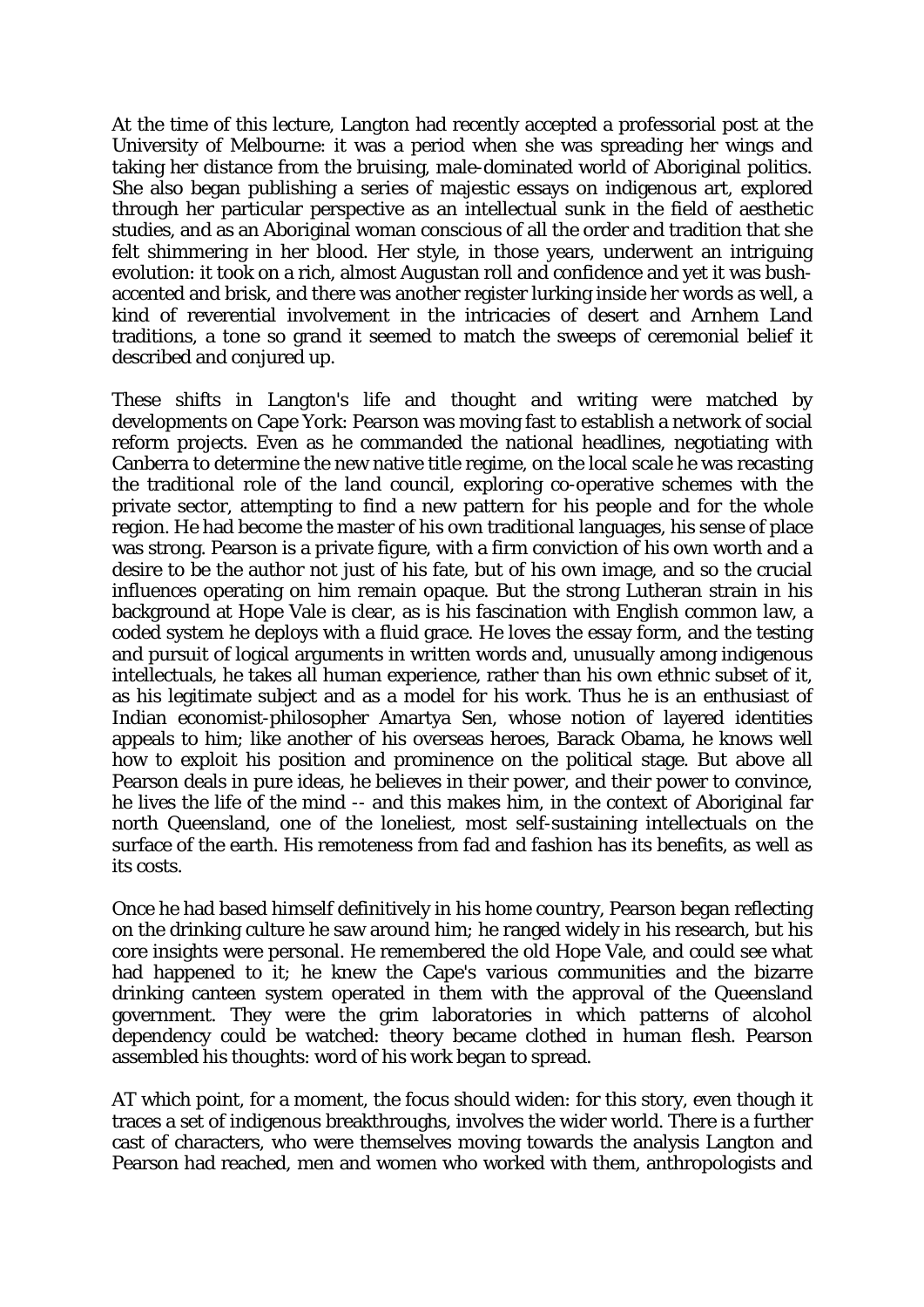land council researchers, social scientists, even politicians and priests.

At about this time, in the late '90s, the spring time of the Howard era, I had become caught up in the landscapes and the writing of north Australia. I was travelling extensively across that region and turning my thoughts to the life ways of remote communities. In the course of these journeys, I would often cross the path of John Herron, the newly appointed federal minister for indigenous affairs. Herron was already in his late 60s when he accepted this contentious post. He was a distinguished surgeon; he had done volunteer work in Rwanda during the aftermath of the genocide. He proved to be one of the most appealing men I have encountered in politics.

Herron actually liked bush Aboriginal people and spent much of his term in the ministry fighting to have the Aboriginal and Torres Strait Islander Council budget redirected towards remote communities. He had 10 children, itself an impressive credential in the Aboriginal domain. His biography was intriguingly dark: he came from a hard-scrabble Irish background in far north Queensland and went through a roving phase in his teenage years, jumping the rattlers, scouring the silent western corners of the state, until an impulse brought him to walk conventional paths.

But not that conventional: he read, and was much influenced by Luke Rhinehart's '70s cult novel, The Dice Man, and lived his life, for some while, under the guidance of its alarming precepts. When he was a successful young doctor, he came home from work one day and saw his home spontaneously ignite in front of his eyes. This episode left him permanently opposed to possessions or ownership of any kind: when we travelled together, I could not help noticing that he only ever carried one spare shirt and a single pair of socks, and he washed them himself each night. Herron was in no doubt about the factor that lay behind the travails of remote indigenous communities -- it was drink.

His essentially medical understanding of the crisis in the bush and his insistent presentation of that view to his ministerial colleagues and to the higher reaches of the bureaucracy did much to pave the way for new policy thinking in the last years of the Howard government. Dry, confiding, languishingly witty, he would regale those travelling with him with wild tales from the world of indigenous politics, and one of those anecdotes in particular stayed in my mind: it concerned his vague attempt, at the outset of his term, to interest Pearson in the chairmanship of ATSIC -- a conjuncture that would have sent shock waves through the political scene in those days, when Pearson seemed a Labor-flavoured man and was even spoken of as a possible ALP Senate candidate.

"Absolutely," said Herron, "You should catch up with David Byrne, and talk to him about all that: he knows the story."

There was a pause. The ministerial plane's engines droned on high above the red dunes of the western desert.

"You mean the singer from the Talking Heads?"

"Well, I like the Talking Heads," Herron said, "very much. But actually I was thinking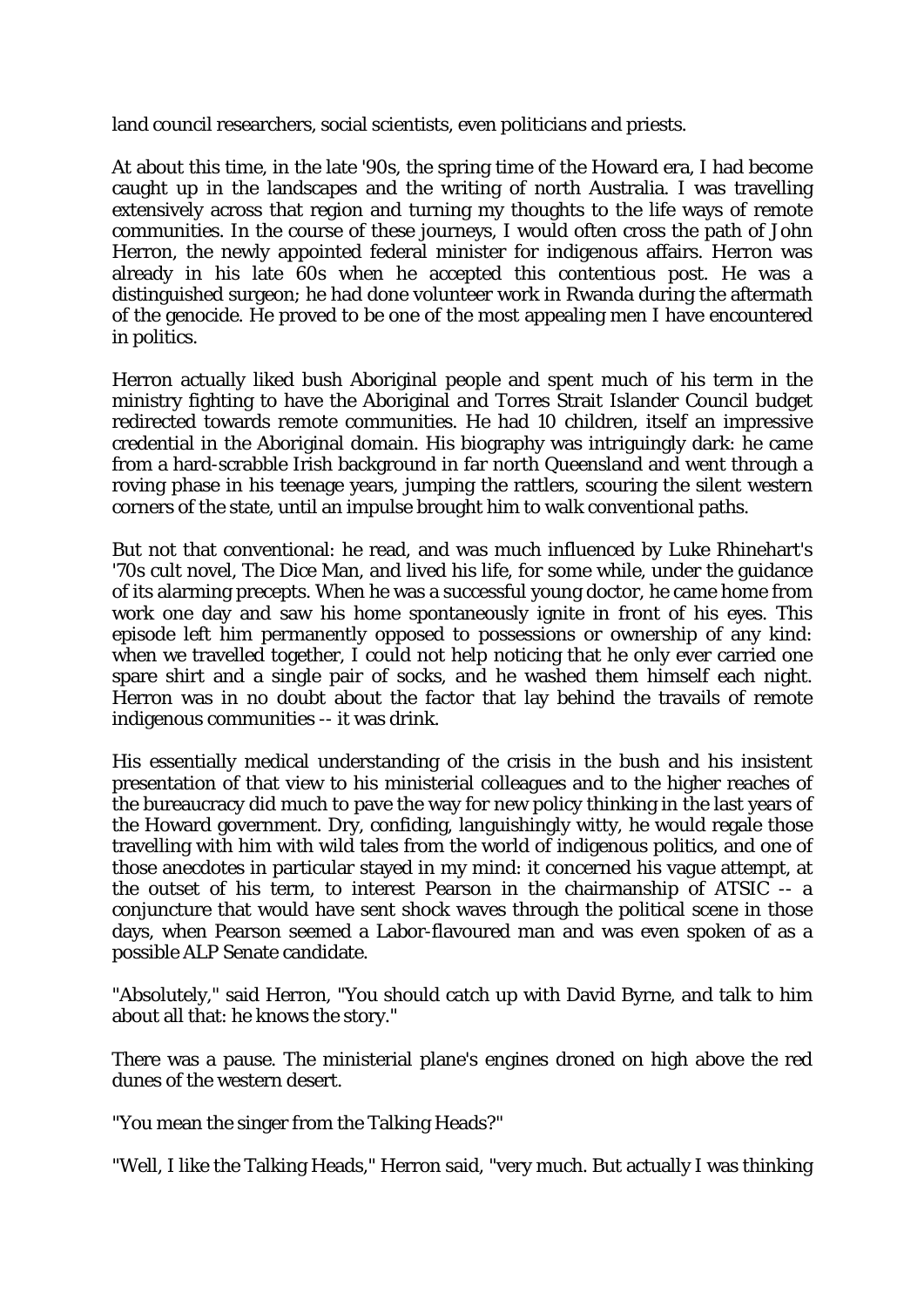of David Byrne from the Cape York Land Council."

Two weeks later, after a drive down rough dirt roads on through the back blocks of the Atherton Tableland, I pulled up near the ghost town of Topaz. Before me was a wide green paddock. Mt Bartle Frere, cloud-flecked, loomed close by. A house, or rather an exiguous shack with a tiny veranda, stood in the distance. Inside it I found a tall, solemn man, with a slightly lugubrious expression, clutching a farming journal in one hand. Byrne, by that stage in his eventful life, had already been an Augustinian monk and the youngest Liberal member of the Queensland Parliament; he had lived in the scenic community of Bamaga at the very tip of Cape York; he had been a vital backroom figure in the land council and had served as Pearson's intellectual sparring partner. Now, though, he was devoting himself to his extensive herd of cattle, brahmans, each one of which he knew personally. He controlled their movements, as if by magic, through the simple expedient of stretching out his arm and creating an imaginary fence-line, which the cows extended in their thoughts and took as real. After much discussion -- cows, and their temperament, which was preferable to that of humans, the availability of attractive dairy farming land, nearby -- he got around to indigenous affairs, sketched the drastic new thinking being done by Pearson, and produced a dog-eared document. I leafed through: it was a faint photocopy: maybe 80 pages in total, densely argued. It was an early version of Our Right to Take Responsibility, a soaring, intense text that set out Pearson's first conclusions on drink, dependency, the welfare culture and their many connections. I pocketed it, or tried to.

"Hang on," Byrne said. "I didn't say you could have it. You can read it, though, here, and make notes, if you like."

For a couple of hours, I sat there, transcribing the document in shorthand, and perhaps it was because of that unusually concentrated immersion in Pearson's thought-world that the thrust of his interweaving arguments, their originality and the sparks of genius in them seemed so immediately clear. Pearson's subsequent speeches and lectures, columns and addresses have explored and publicised those notions with such effect that the ideas he was then developing have come to seem almost commonplace: at the time, both they and their concatenation were quite new. Not only did he see the link between the large-scale provision of passive welfare and the erosion of social capital in remote communities, he understood that drinking and drug-taking were best conceptualised as syndromes, or self-perpetuating diseases, rather than symptoms of overarching social ills.

With the subtlest empathy, Pearson had penetrated the mindsets of the drinkers and drug-takers around him. He had not turned away from them, or scorned them, or seen them as helpless victims of their circumstances. He knew them as if from within. His theory of drink and its effects in the Cape York Aboriginal setting had much in common with the 12-step program of Alcoholics Anonymous: it sees alcoholism as a condition that relies on enablers, those who allow or encourage the drinker to drink, and those who simply fail to understand the impossibility of social drinking for an alcoholic. Pearson had expanded that insight to the world of Aboriginal remote communities. State policies that condoned or even encouraged drinking were enabling policies. More than that, the passive welfare system had much in common with enabling. Pearson had here reached one of his core insights: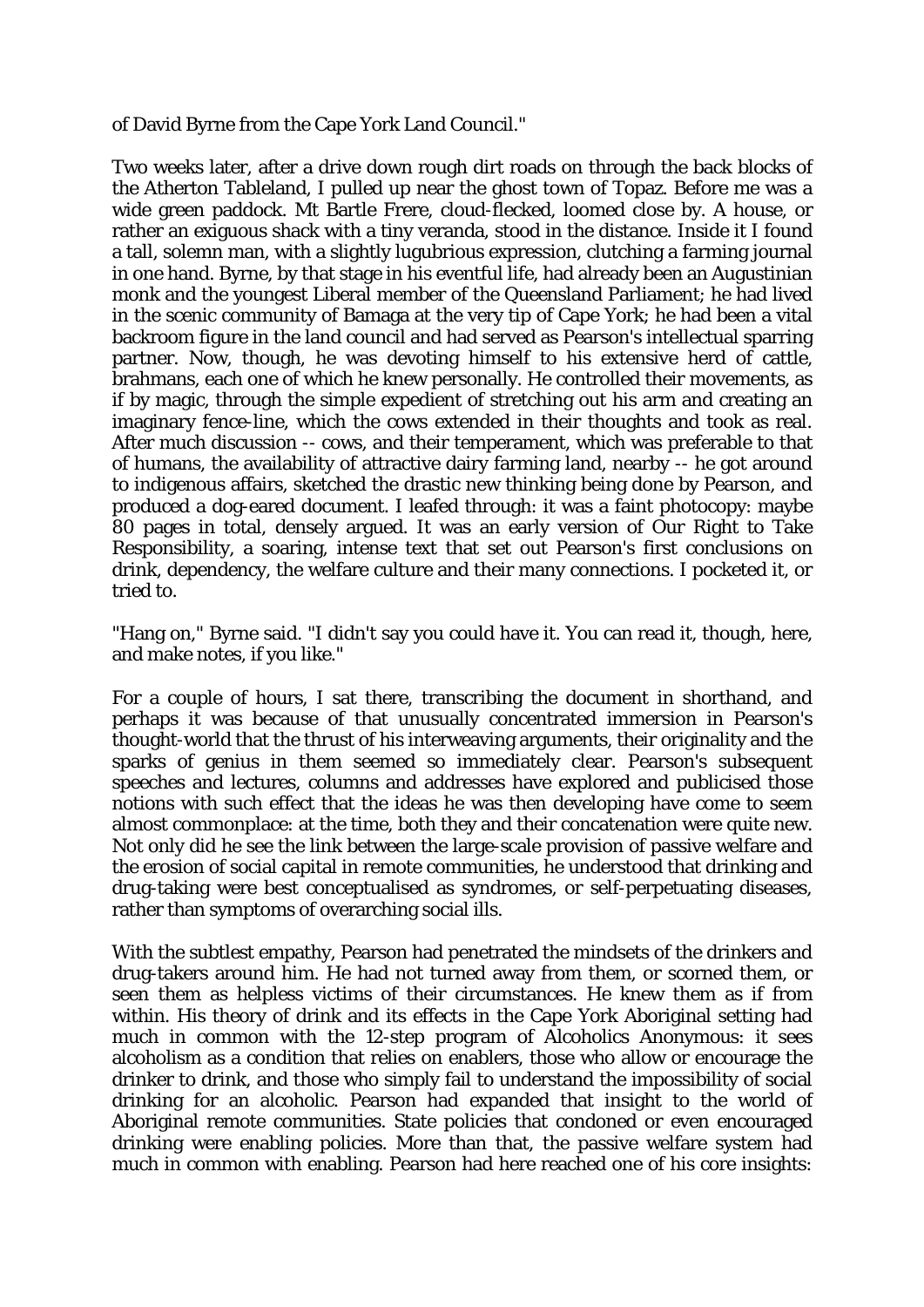not only passive welfare schemes, but the agencies committed to delivering them, were among the key problems that his people, and all across indigenous Australia, now faced.

This quick X-ray simplifies Pearson's thought flow to the point of near caricature: he includes, as if in multiple overlay, historical, geographic and traditional patterns in his analysis. But at its heart there is a tense, urgent causal chain being identified, one that has proved deeply unwelcome to the bureaucracy, which fitfully resists its conclusions to this day. It is no longer an isolated view: historian John Hirst, a clear, disturbing voice on indigenous affairs during the past 15 years, has moved, step by step, towards the same position: "Every aspect of Aboriginal society (taken to be) dysfunctional has been supported, encouraged and protected", he concluded recently, "by those Europeans who deal with Aborigines in some official capacity." This can be distilled further, almost to a syllogism: for if one foregrounds the thought that autonomy is critical, it follows that social programs cannot produce what a healthy community needs: self-control, order and good morale. "The longer the list of programs, the more it presages failure": Hirst's formula is so accusing and terrifying it seems to hunt one down.

Almost at the same time Pearson began presenting his ideas in speeches and small seminars, a startling paper by one of the country's most brilliant anthropologists was doing the rounds. The Politics of Suffering: Indigenous Policy in Australia Since the 1970s, was a detailed, impassioned lecture-text, delivered before the Australian Anthropological Society by Peter Sutton in September 2000. News of its content filtered out slowly: Sutton, one heard, had gone over the top, his personal grief at the deaths of his Aboriginal friends had spilled into his work, he had been close to tears while delivering his mea culpa on stage. I had known of Sutton for a while: my dear friend Warren Osmond, former foreign editor of The Sydney Morning Herald, now dead, but still present in my thoughts, had been in the same year at a small Christian Science school with Sutton and it must have been a rather elevated classroom, with these young prodigies, dragooned by the austere code of their cerebral faith, duelling for attention and pre-eminence.

Sutton went on to specialise in the ethnography of Cape York and the Wik people of Aurukun: he collaborated in writing the catalogue for Dreamings, the first international exhibition of modern Aboriginal art. He became known not just for his finesse of mind but for his unstinting commitment to the cause of Aboriginal rights. I tracked down The Politics of Suffering only after long search, months later, in a land council library: it had been filed in the closed area, where confidential materials, sacred songs and images were kept. "Please, take it away," the librarian said: "That thing! -- You can have it!" It was a preprint, slated for some academic journal: it had been covered with reproving comments in red ink. Sutton's paper was indeed emotional: it was a sharp, demolishing attack on the pieties of anthropology and the "helper" professions. His arguments, subtly spun out, meticulously marshalled, formed a kind of complement to Pearson's views: but they were directed rather at the intellectual group, and the generation, that had conceived the passive welfare trap for remote communities.

Sutton left little intact: he took aim at the "exhausted '70s paradigm", the flawed beliefs of Nugget Coombs, the tendency of well-known Aboriginal spokesmen to live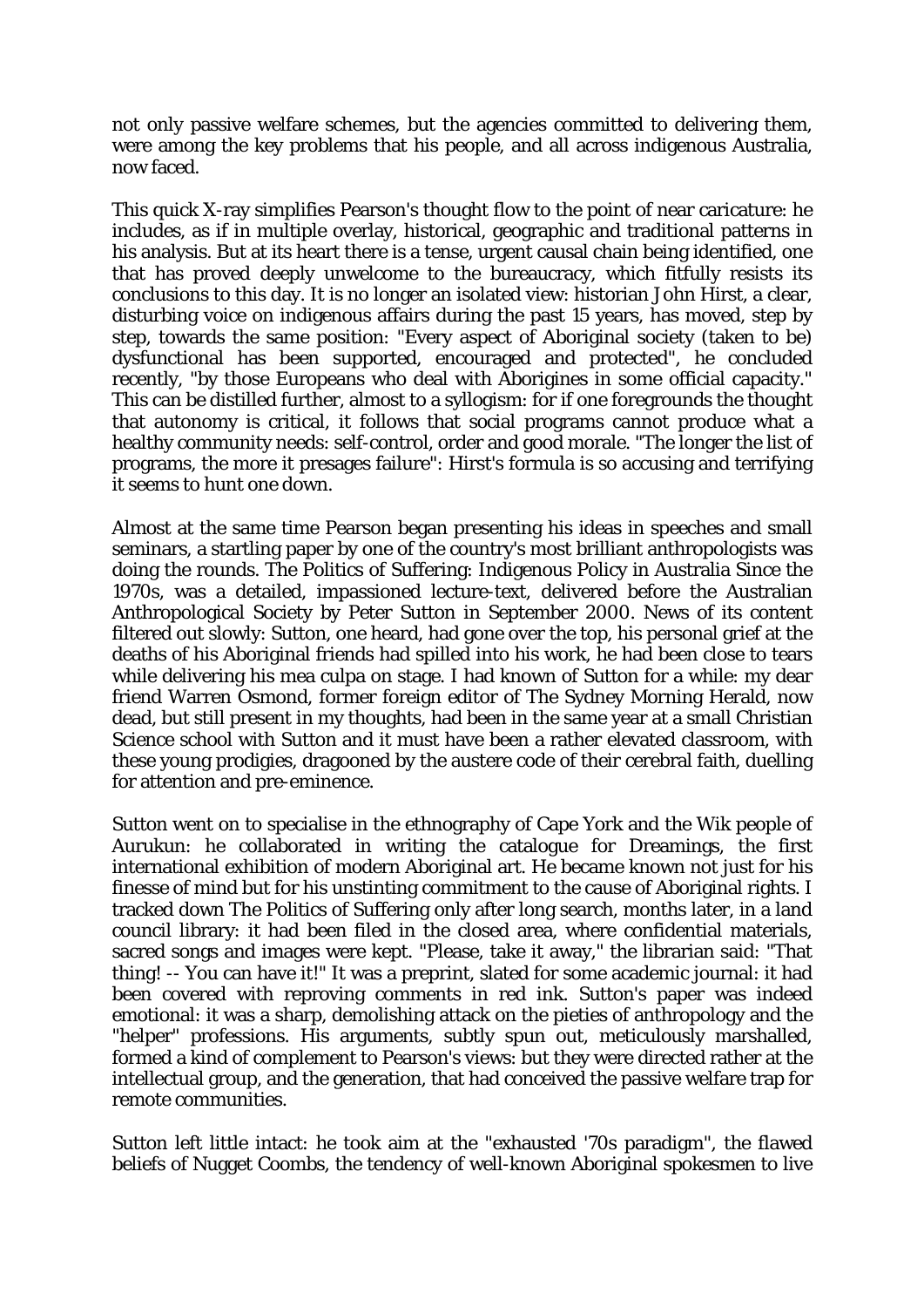their lives far from communities, the under-acknowledged plague of domestic violence, the pitfalls and incoherencies of the reconciliation dream. Obfuscations in language, reluctance to hear bad news, the tendency to blame colonial history -- he ran through them all. At the Stygian core of Sutton's paper was the idea, which he has since elaborated, that certain patterns within traditional Aboriginal societies may not actually be well-designed for the promotion of cultural survival in the modern Australian context. Sutton's thoughts reached, and branched, repeatedly: the paper contained in embryonic form pointers to many of the most critical dilemmas emerging to confront remote Australia today, almost a decade on. Intervention was a word he used often in his text, with a medical sense.

For newspaper reporters then out in the field, attempting to frame what they were routinely seeing -- petrol sniffing, family violence, copycat suicide -- this document was a key aid: it provided at least the beginnings of a framework, and a liberal intellectual context, and it was, eventually, given a slight quantum of media coverage, in a broadly indifferent environment. It is hard to imagine any anthropologist or administrator reading Sutton's words, or seeing him at the brink of tears on stage at the University of Western Australia when he was delivering them and not being troubled at heart.

Yet The Politics of Suffering, a vastly sophisticated document and also a call to arms, was soon pushed from sight. It resonated in the shadows, quietly, while the old guard pursued their researches and complex new kinds of welfare-to-work projects were conceived, and the patterns of chaos in the bush intensified. Herron had left his ministerial post by then, and was busy representing Australia as ambassador to Dublin and the Holy See, and dictating his memoirs -- tantalisingly, they have yet to be published. It was the era of Philip Ruddock and Amanda Vanstone, and late Howardism, when ATSIC was being closely scrutinised and was failing fast. After Mark Latham, in the run-up to the 2004 federal election campaign, declared Labor's opposition to ATSIC's continued existence, it was promptly dismantled. Potent Canberra bureaucrats, who had heard and absorbed the headline components of the Pearson position, began implementing cosmetic reforms: a pre-revolutionary atmosphere, tense, like a build-up season sky, mantled the indigenous policy realm.

By this stage, a new Labor government had come to power in Darwin, after more than a quarter-century of conservative control, and high hopes were invested in its reform program. Prominent bureaucrats came north to help direct the change in course; among them were Mike Dillon and Neil Westbury, who, some years later, after their disillusioned retreat south, co-authored a succinct manifesto on Aboriginal policy. Beyond Humbug contained a brisk summation of the state of play in the world of the communities: it concluded that remote indigenous Australia was a "failed state" within the greater nation. The view, from high-flyers at the airy apex of the public service, was plain: massive investment and engagement had become necessary. Indeed, structural change was already quietly under way. By the early months of last year, Pearson was deeply involved in preparing a local agenda for the Cape. His ambitious welfare reform project had received federal backing, the first steps were going ahead -- it at last began full-scale operation on July 1 in four communities, including Hope Vale.

Pressure had been building for similar steps in the Northern Territory, the Kimberley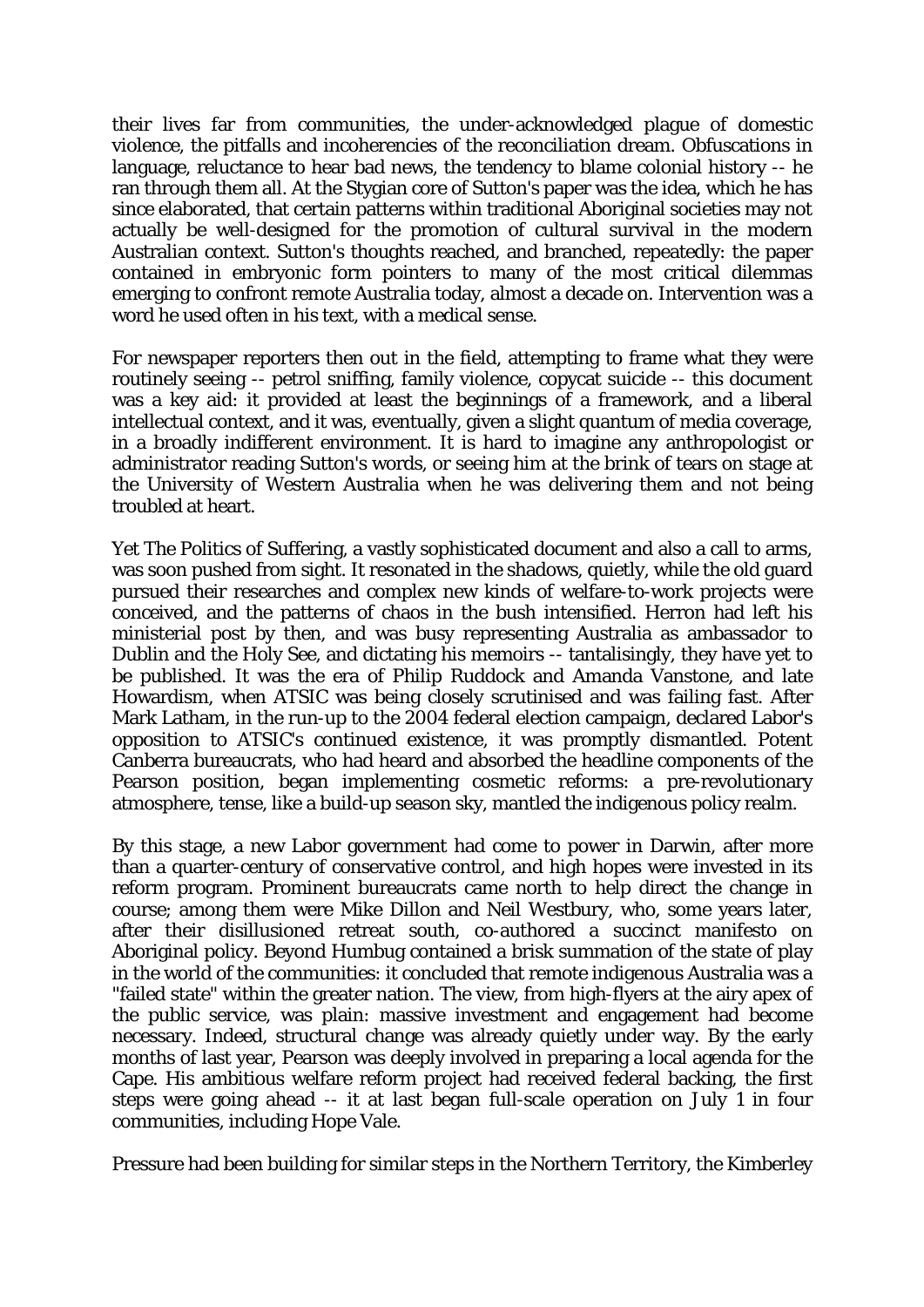and desert South Australia. In the Anangu Pitjantjatjara lands, report after report had indicated devastating social meltdown and a rampant drug culture. In the far north Kimberley communities of Kalumburu and Forrest River, sexual abuse and youth suicide were the salient features of the human landscape. But it was the centre, rather than these more inaccessible redoubts, that gained national attention. In Alice Springs, crown prosecutor Nanette Rogers went on television in May 2006 to detail the tide of child sexual abuse cases she had dealt with in the communities and camps around the town.

In all these areas of Aboriginal Australia, the interlock identified by Pearson and Langton was to the fore. Alcohol and drugs were invariably a factor in violence and abuse: passive welfare money paid for the intoxicating substances; the dependency culture, with its slow, empty rhythm, created the anomie that was damped down by the drink and drugs. Faced with the intensely public broadside from Rogers, the NT Government naturally commissioned an inquiry. As is well known, the ensuing document, Little Children Are Sacred, confirmed the impression of widespread child abuse. The NT Government under chief minister Clare Martin unconscionably delayed releasing and reacting to the report. Howard and Brough seized the moment, and launched the intervention, which has been so much reported on and analysed in the year since. Troops and medical teams fanned out across the centre and the north to restore a degree of order. A line, deep, and definite, had been drawn.

Perhaps the most striking feature of the federal intervention was the hostility it engendered among broad sections of the intelligentsia, among many indigenous leaders and even among territory politicians faced with the prospect of an extra billion dollars being spent on their neediest constituents. The negative reaction was sharp, and instinctual: many reasons were given; many others were plain beneath the surface. The money committed, so the critics said, was to be spent haphazardly, and new layers of control were being brought in. Compulsory acquisition of township leases was an outrage; income management an insult; the alcohol bans iniquitous. These new measures were restricting the basic rights of bush indigenous communities, and, by highlighting a shocking pattern of behaviour, they served to stigmatise all Aboriginal people.

There was much in this vein: Howard and his government had always been disliked by the urban indigenous world and by the progressive classes for whom reconciliation and an apology were key questions of national life. And much of the critique was quite justified: for the intervention was a rush job, it was broadbrush and uncalibrated, it applied collective sanctions to very varied individuals and communities. But with all its shortcomings, it did have one important consequence: like a thunderclap, it marked the end of the passive welfare age -- and this was well understood by many of its most perceptive and determined critics.

Just 90 days after the "emergency response", the chief intellectual forces arrayed against it released their denunciatory reply. Coercive Reconciliation, like most campaign volumes, seems somewhat dated now, with the Howard government swept away, Labor in control in Canberra and Kevin Rudd and Jenny Macklin clearly disposed to preserve several aspects of the initial intervention. The book, however, tells much about the deep landscape of Aboriginal affairs. It collects a range of essays, by mainstream and indigenous academics, bureaucrats, lawyers and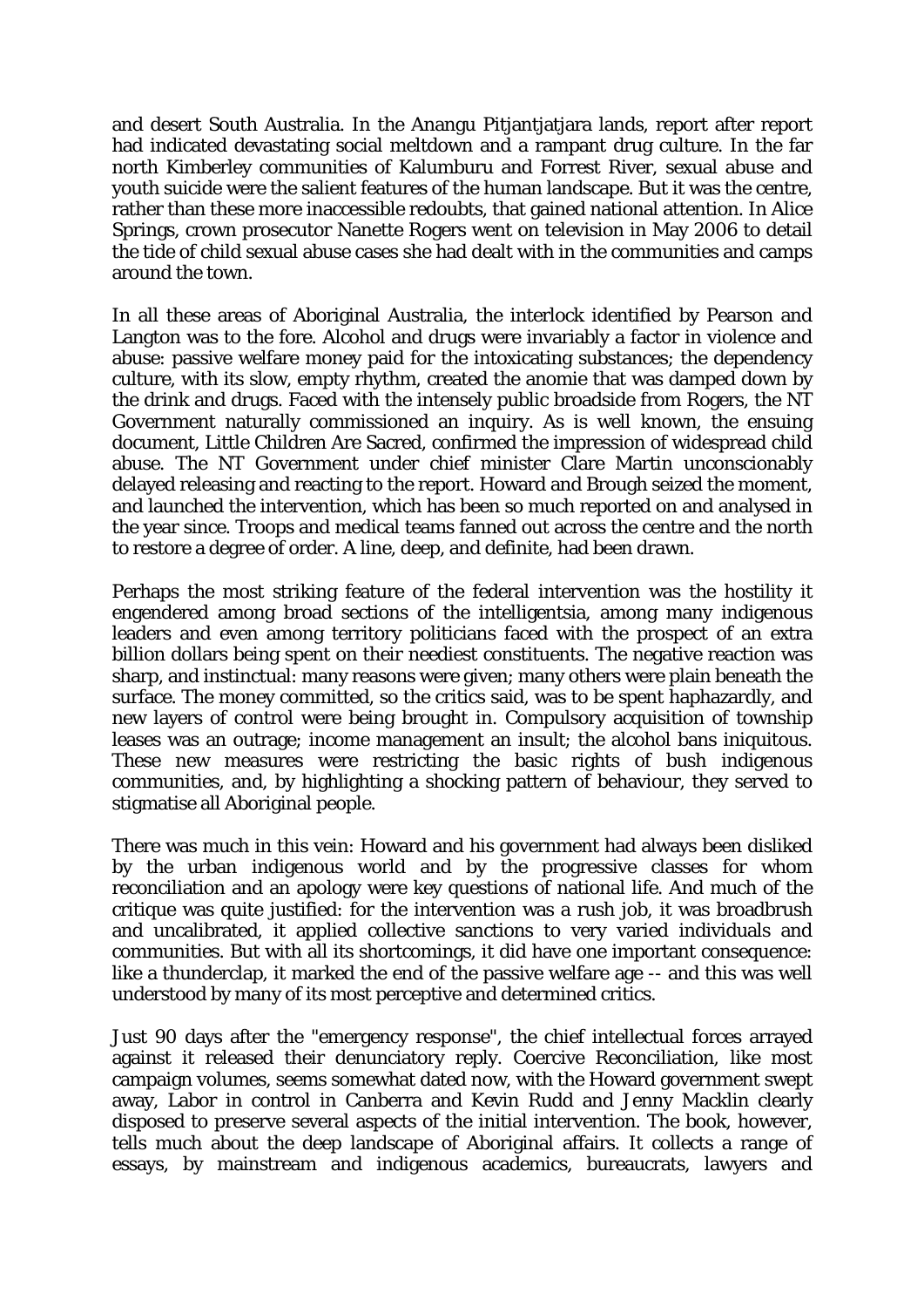columnists; and many of its themes were to the fore in the city protest rallies held in the wake of June 21. A progressive, sharply politicised interpretation of the recent history of indigenous Australia formed the basso continuo of these arguments, which were often covertly targeted against Pearson. I attended a seminar in Darwin at this time, filled with the academic gratin of the Charles Darwin University and the public service class. There were various windy speeches, before a mid-level adviser to the NT Government, Kim Hill, today the director of the Northern Land Council, took the stage: "I am not Noel Pearson," he began -- and the auditorium burst into thunderous applause.

Such was the mindset in those heady days, so short a time ago. But Coercive Reconciliation is most intriguing now for the tone that emerges from it in retrospect: it exudes not just anger but a kind of grief, and it is the grief of mourning for the lost paradigm. At the heart of the progressive academy's world view for the past generation has been an attractive, almost Edenic dream: the idea of the Aboriginal outstation, or homeland -- and the future of the homeland movement was very much at the centre of the first intervention diatribes.

Perhaps Jon Altman, the supple, combative director of the Canberra-based Centre for Aboriginal Economic Policy Research, and the co-editor of Coercive Reconciliation, best illustrates the depth and appeal of these ideas. Altman works as an economic development expert, but his temperament is artistic: in fact his ideal job might be as an upscale newspaper editor, for he clearly spends a great deal of time reading newspapers and writing tart little letters to them, correcting errors in the reportage of indigenous affairs. He came to Darwin some years ago; we met on campus, in a frigid research office; he sat very close to me, locked eyes and, for an hour, breathed over me his sweet breath, exuding friendship. So it was something of a surprise, some months later, when I received a rebuking email about a story of mine on a promising new trend in indigenous job-creation. Wasn't he in favour of Aboriginal economic advancement? I decided to investigate, and what I found was intriguing. I take Altman not to make light of him or falsify him, but because he both marshals and incarnates an important trend in thinking about the Aboriginal domain. He did his doctoral work in the hinterland of Maningrida, a large, troubled coastal community in north Arnhem Land. He remains close to some of the bestknown traditional indigenous artists of the region, chief among them John Mawurndjul. Altman is a proponent of the idea that a "hybrid economy" can be nurtured in remote Australia, or at least parts of it, based on land use and management, art production, maybe even remedial control of the effects of climate change. Such a life-path would be consistent with the intense ceremonial calendar of Aboriginal people living in the homelands, and there are little pockets of the Top End where something vaguely akin to this model is, at times, lived out.

But this dream relies on vast external inputs and on layers of control and help and management, and at present the broad educational and social landscape of remote communities and their satellite settlements across the face of north and central Australia is decidedly unpromising. The nodal centre of Maningrida, a large multitribal township, is often regarded as a showpiece, and its outstations as state of the art. It is in fact a place with grave social problems, which was in the news last year because of an awful gang sexual abuse case. Set against this kind of metropolis, the local homelands shine -- but they depend on subsidy, are rain-isolated for much of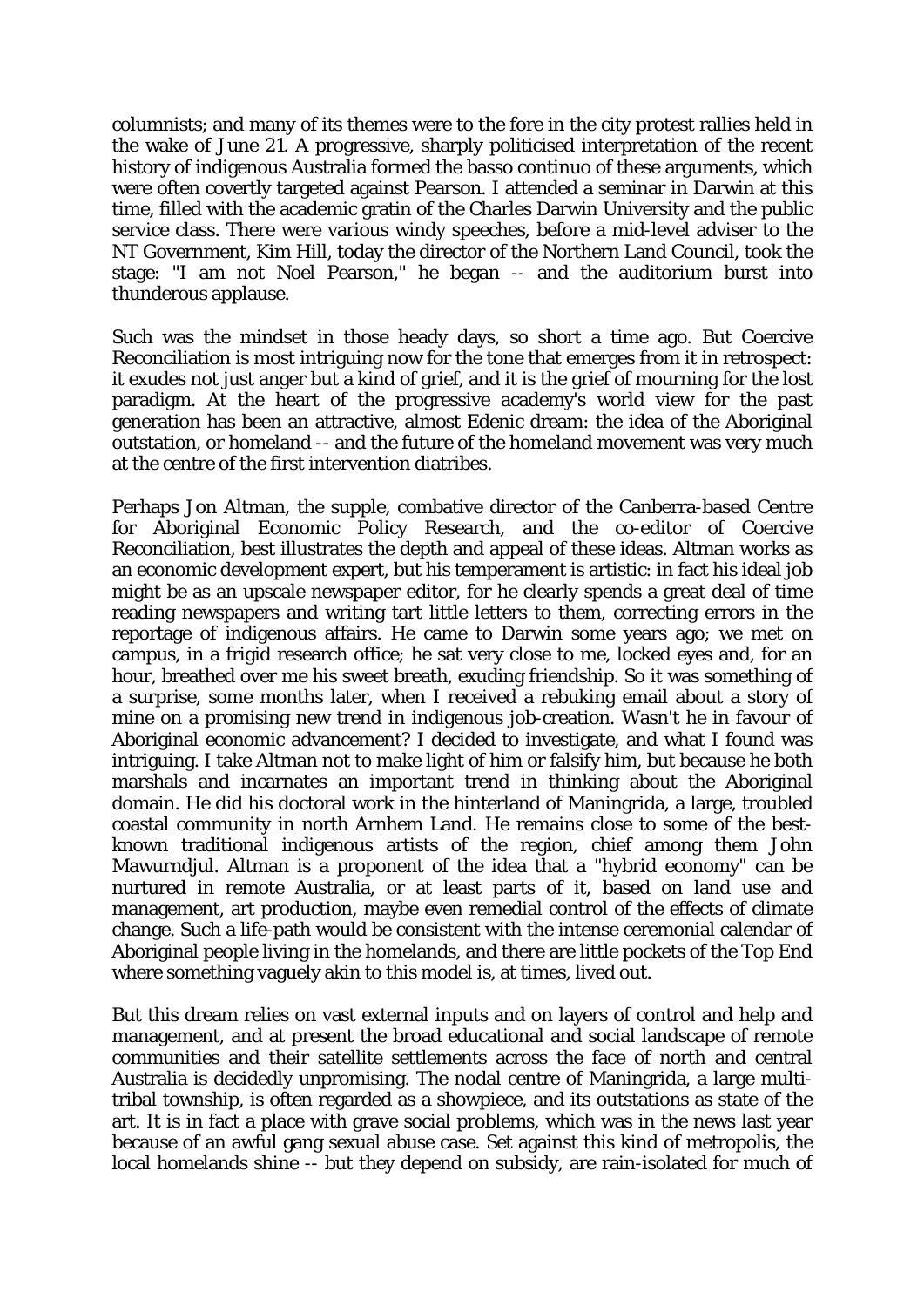the year and are less than popular with many young people. Nor is the case clear-cut that indigenous health is better in such remote outposts, though the claim is often confidently advanced. Whether plausible or implausible in the long perspective, the homeland dream, with its weird mix of tribal separatism and zoo-like dependency, has failed, for now, to convince the official echelon of policy. In the late Howard era, plans were afoot to rationalise services to satellite communities and to develop a spoke-and-hub model for the delivery of services into the deep bush -- and that preference is still ingrained in the Canberra departments that hold the funding for these settlements in their hands.

Altman and his fellow travellers on the road to the new Eden may have indigenous backers and allies, but they are the campaigning spokespeople -- and here we reach the nub of things.

THERE'S a lot of ventriloquist-like "speaking for" in indigenous affairs. Western intellectuals, who know what "their" traditional subjects think; urban Aboriginal political leaders, who see the indigenous struggle as a contest for rights and acknowledgement, politicians of all stripes, who wish to "solve" a problem, to "close the gap", and whose default settings tend towards a dream of ultimate integration in a harmonious, smoothly levelled world.

Pearson and Langton, by contrast, seek no one's authority: they seek to speak to what they see on the ground, and they believe conditions have to change. In her phosphorescent essay early this year in The Griffith Review, Langton bluntly advised opponents of the intervention that "those who did not see it coming were deluding themselves", and that the time had arrived for dismantling "the shibboleths of the old Left, who need perpetual victims for their analysis to work". Hence her focus on fostering direct agreements between mining groups and indigenous landowners, mediated by grassroots native title representative bodies. Hence Pearson's low-key concentration on the new Family Responsibilities Commission, a Queensland statutory body charged with overseeing the new conditional welfare system he helped create. Hence, too, the support by Langton and Pearson for a plan to provide, with federal Government blessing, 50,000 indigenous apprenticeships.

Behind them they leave a transformed landscape and several disturbing questions. During the political and ideological struggles of recent years in this domain, almost the entire Australian intelligentsia, mainstream and indigenous, tended to highlight complex, near-theological issues such as treaties and reconciliation, native title and representation. But the all-dominating plague of alcohol dependency and the sapping curse of welfarism were constantly swept to the margins of public discussion.

There are obvious reasons for this record: progressive thinkers often accepted the idea that alcohol was the result of disadvantage, a pleasing, almost consoling idea, because disadvantage can be remedied, of course, by such tools as welfare, and if past oppression is the present, hidden cause of trouble, that trouble can be tactfully excused and subtly, constructively, addressed. The enlightened class wished to give no help to their grim conservative adversaries, while the majority of indigenous intellectuals found themselves unable to "let down their own side" and talk plainly about the alcoholic syndromes that had trapped their cousins in the bush.